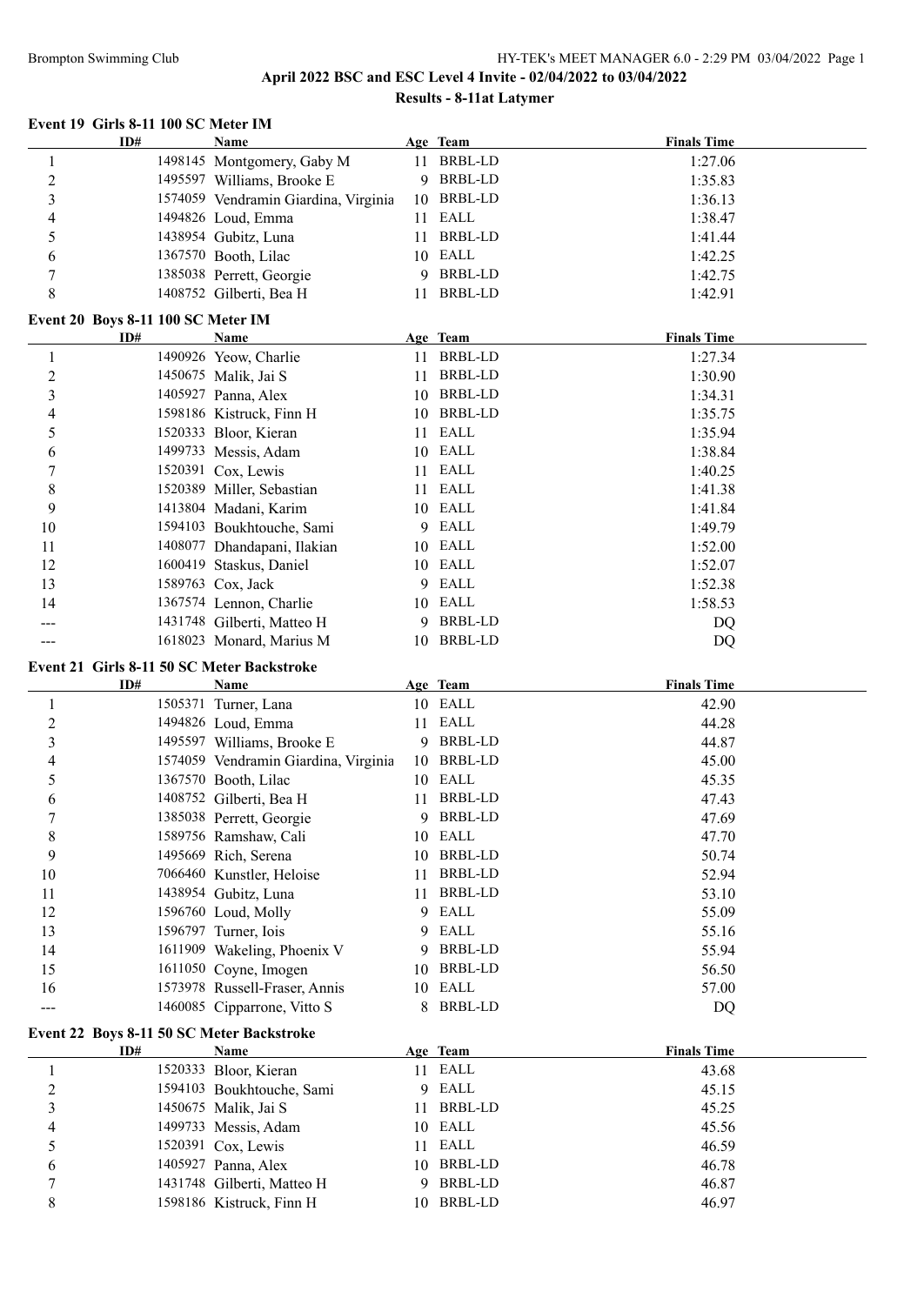# **April 2022 BSC and ESC Level 4 Invite - 02/04/2022 to 03/04/2022 Results - 8-11at Latymer**

|                              |                                                  | (Event 22 Boys 8-11 50 SC Meter Backstroke)   |    |                    |                    |
|------------------------------|--------------------------------------------------|-----------------------------------------------|----|--------------------|--------------------|
|                              | ID#                                              | Name                                          |    | Age Team           | <b>Finals Time</b> |
| 9                            |                                                  | 1589763 Cox, Jack                             |    | 9 EALL             | 48.18              |
| 10                           |                                                  | 1600419 Staskus, Daniel                       |    | 10 EALL            | 49.56              |
| 11                           |                                                  | 1408077 Dhandapani, Ilakian                   |    | 10 EALL            | 51.04              |
| 12                           |                                                  | 1367574 Lennon, Charlie                       |    | 10 EALL            | 52.40              |
| 13                           |                                                  | 1618023 Monard, Marius M                      |    | 10 BRBL-LD         | 57.78              |
|                              |                                                  | 1627804 Wu, Lucas                             |    | 10 BRBL-LD         | DQ                 |
|                              |                                                  | Event 23 Girls 8-11 50 SC Meter Breaststroke  |    |                    |                    |
|                              | ID#                                              | Name                                          |    | Age Team           | <b>Finals Time</b> |
| $\mathbf{1}$                 |                                                  | 1505371 Turner, Lana                          |    | 10 EALL            | 50.37              |
| $\overline{2}$               |                                                  | 7066460 Kunstler, Heloise                     |    | 11 BRBL-LD         | 51.62              |
| 3                            |                                                  | 1438954 Gubitz, Luna                          |    | 11 BRBL-LD         | 52.63              |
| 4                            |                                                  | 1495597 Williams, Brooke E                    | 9  | BRBL-LD            | 53.16              |
| 5                            |                                                  | 1494826 Loud, Emma                            | 11 | EALL               | 53.34              |
| 6                            |                                                  | 1367570 Booth, Lilac                          |    | 10 EALL            | 54.28              |
| 7                            |                                                  | 1574059 Vendramin Giardina, Virginia          | 10 | BRBL-LD            | 56.62              |
| 8                            |                                                  | 1408752 Gilberti, Bea H                       | 11 | BRBL-LD            | 57.52              |
| 9                            |                                                  | 1597766 Cozzi Rueda, Ambra                    | 9  | EALL               | 58.81              |
| 10                           |                                                  | 1385038 Perrett, Georgie                      | 9  | <b>BRBL-LD</b>     | 58.84              |
| 11                           |                                                  | 1589756 Ramshaw, Cali                         |    | 10 EALL            | 1:00.91            |
| 12                           |                                                  | 1596797 Turner, Iois                          | 9  | EALL               | 1:03.22            |
| 13                           |                                                  | 1495669 Rich, Serena                          |    | 10 BRBL-LD         | 1:05.63            |
| 14                           |                                                  | 1460085 Cipparrone, Vitto S                   | 8  | BRBL-LD            | 1:06.25            |
| 15                           |                                                  | 1611909 Wakeling, Phoenix V                   | 9  | <b>BRBL-LD</b>     | 1:07.60            |
| 16                           |                                                  | 1573978 Russell-Fraser, Annis                 |    | 10 EALL            | 1:12.10            |
|                              |                                                  | 1612364 Nagarjuna, Anar                       |    | 10 EALL            | DQ                 |
|                              | Event 24 Boys 8-11 50 SC Meter Breaststroke      |                                               |    |                    |                    |
|                              | ID#                                              | <b>Name</b>                                   |    | Age Team           | <b>Finals Time</b> |
| $\mathbf{1}$                 |                                                  | 1490926 Yeow, Charlie                         |    | 11 BRBL-LD         | 46.27              |
| $\overline{c}$               |                                                  | 1520391 Cox, Lewis                            |    | 11 EALL            | 48.40              |
| 3                            |                                                  | 1450675 Malik, Jai S                          |    | 11 BRBL-LD         | 48.56              |
| 4                            |                                                  | 1405927 Panna, Alex                           |    | 10 BRBL-LD         | 49.56              |
| 5                            |                                                  | 1520333 Bloor, Kieran                         |    | 11 EALL            | 52.40              |
| 6                            |                                                  | 1598186 Kistruck, Finn H                      |    | 10 BRBL-LD         | 52.66              |
| 7                            |                                                  | 1520389 Miller, Sebastian                     |    | 11 EALL            | 55.19              |
| 8                            |                                                  | 1413804 Madani, Karim                         |    | 10 EALL            | 55.94              |
| 9                            |                                                  | 1499733 Messis, Adam                          |    | 10 EALL            | 56.31              |
| 10                           |                                                  | 1431748 Gilberti, Matteo H                    | 9  | <b>BRBL-LD</b>     | 58.03              |
| 11                           |                                                  | 1594103 Boukhtouche, Sami                     | 9  | EALL               | 58.81              |
| 12                           |                                                  | 1589763 Cox, Jack                             | 9  | EALL               | 59.22              |
| 13                           |                                                  | 1600419 Staskus, Daniel                       | 10 | EALL               | 1:02.52            |
| 14                           |                                                  | 1408077 Dhandapani, Ilakian                   | 10 | EALL               | 1:02.84            |
| 15                           |                                                  | 1627804 Wu, Lucas                             | 10 | <b>BRBL-LD</b>     | 1:07.75            |
| ---                          |                                                  | 1618023 Monard, Marius M                      | 10 | <b>BRBL-LD</b>     | DQ                 |
|                              |                                                  | 1367574 Lennon, Charlie                       |    | 10 EALL            | DQ                 |
|                              |                                                  |                                               |    |                    |                    |
|                              | Event 25 Girls 8-11 50 SC Meter Butterfly<br>ID# | <b>Name</b>                                   |    | Age Team           | <b>Finals Time</b> |
|                              |                                                  | 1498145 Montgomery, Gaby M                    | 11 | <b>BRBL-LD</b>     | 38.19              |
| $\mathbf{1}$                 |                                                  | 1495597 Williams, Brooke E                    | 9  | <b>BRBL-LD</b>     |                    |
| $\overline{\mathbf{c}}$<br>3 |                                                  |                                               |    | EALL               | 43.38              |
|                              |                                                  | 1494826 Loud, Emma                            | 11 | <b>BRBL-LD</b>     | 45.97              |
| 4                            |                                                  | 1574059 Vendramin Giardina, Virginia          | 10 |                    | 46.34              |
|                              |                                                  |                                               |    |                    |                    |
| 5                            |                                                  | 1438954 Gubitz, Luna                          | 11 | BRBL-LD            | 48.40              |
| 6                            |                                                  | 1367570 Booth, Lilac<br>1611050 Coyne, Imogen | 10 | EALL<br>10 BRBL-LD | 56.22<br>DQ        |